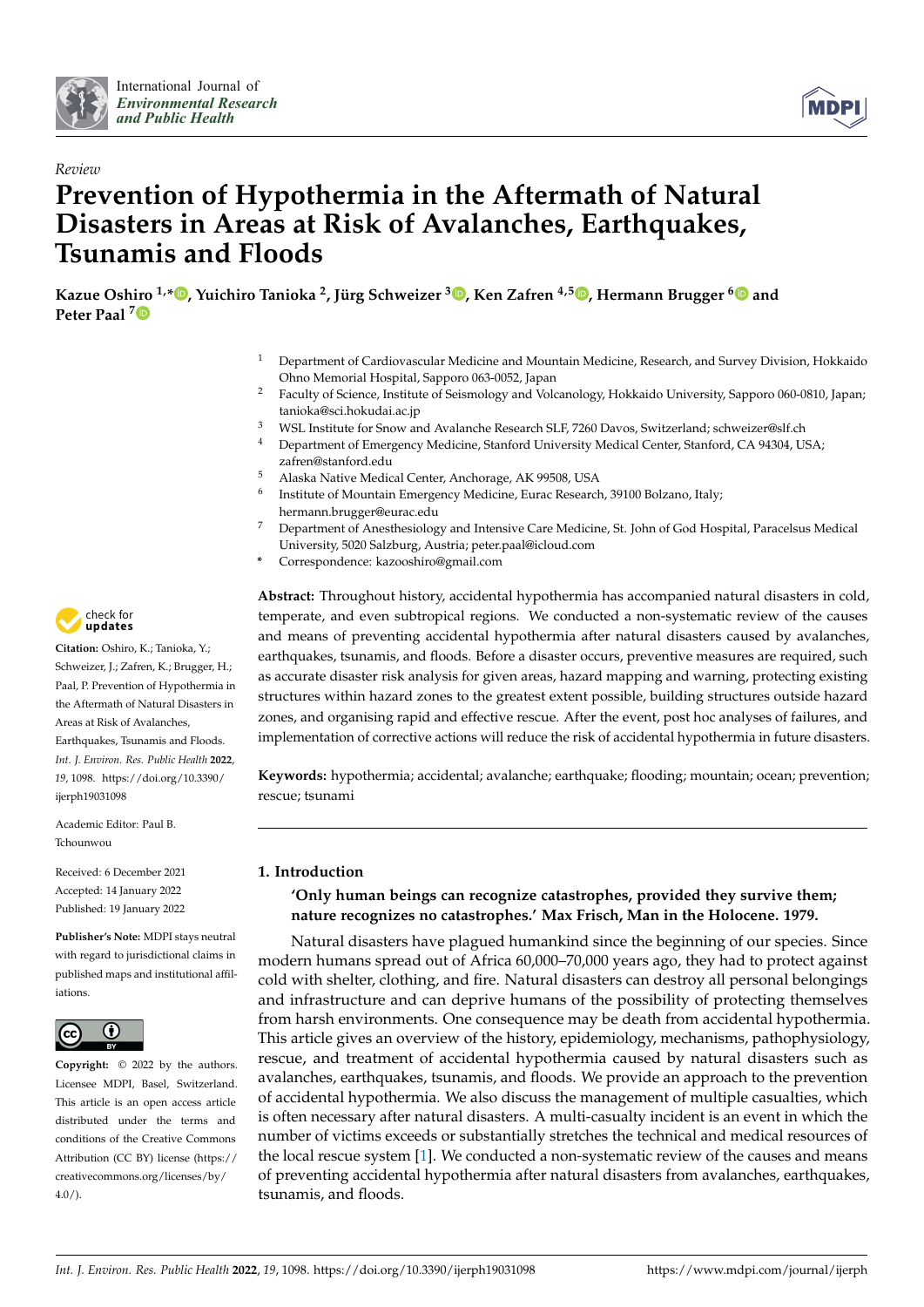#### **2. Hypothermia Caused by Avalanches**

Avalanches are one of the greatest natural threats to humans living in mountain areas. Avalanches have repeatedly caused disasters claiming multiple victims [\[2\]](#page-9-1). An avalanche can cause hypothermia by direct contact of a buried victim with snow or by exposure to the cold environment if a victim remains unburied or is trapped in a destroyed structure or vehicle with inadequate shelter and delayed rescue.

#### *2.1. History and Epidemiology*

Avalanches have claimed many lives, especially in mountain warfare. In 216 BC, Hannibal lost up to 20,000 soldiers to avalanches and cold when he crossed the Alps [\[3\]](#page-9-2). During World War I, in the Italian Dolomites, the death toll from avalanches amounted to several thousand soldiers [\[4\]](#page-9-3).

During severe winter storms, widespread avalanche cycles have claimed many lives among residents of mountain settlements. For instance, in 1951, during the most disastrous winter in the twentieth century in the European Alps, avalanches destroyed 900 buildings and killed 256 people [\[5\]](#page-9-4). In 1962, in Peru, an ice avalanche from the Nevados Huascaran killed about 4000 people in the city of Ranrahirca [\[6\]](#page-9-5). In 1979, in India, a series of avalanches in the Lahaul Valley killed 200 people [\[3\]](#page-9-2). In 1991, an avalanche hit several villages in Bingol, Turkey, killing at least 255 people [\[7\]](#page-10-0). In 1999, catastrophic avalanches claimed 38 lives in the Austrian villages of Galtür and Valzur [\[8\]](#page-10-1). In 2012 and 2015, a series of avalanches destroyed several villages and killed approximately 400 people in Afghanistan [\[9](#page-10-2)[,10\]](#page-10-3). In 2017, an avalanche killed 29 people in a hotel near Farindola, Italy [\[11\]](#page-10-4). In 2014, an ice avalanche hit the Khumbu Icefall in Nepal on the climbing route of Mt. Everest, killing 16 people [\[12\]](#page-10-5).

#### *2.2. Mechanisms of Avalanche Burial*

Over the last several decades in Europe, the number of avalanche fatalities on roads and in villages has steadily declined because of preventive measures. Currently, about 90% of the avalanches affecting humans in Europe or North America are triggered by recreationists [\[13](#page-10-6)[–15\]](#page-10-7). The number of people venturing into avalanche terrain is unknown even in Europe and North America. Between 1983 and 2015, avalanches claimed over 5000 lives in Europe and North America, with an average annual toll of about 130 in Europe and 36 in North America [\[16\]](#page-10-8). Recreationists account for more than 90% of avalanche fatalities in the European Alps [\[17\]](#page-10-9) and in North America [\[18–](#page-10-10)[20\]](#page-10-11).

Worldwide, outside North America and Europe, mortality statistics are only rough estimates. Avalanche fatalities are not systematically reported in the highest mountain regions, including the Andes, the Karakoram, and the Himalayas, where even densely populated valleys and villages are not protected from avalanches. Occasionally, avalanche disasters claim many lives. With global warming, the risk of heavy, often wet, snowfall events, and consequently severe avalanche cycles, may increase in some mountain ranges. Safety precautions may have to be re-evaluated and increased [\[21\]](#page-10-12). Mixed avalanches, with snow, ice, and rock, may occur more frequently, sometimes causing glacial lake outburst floods (GLOFs) or forming dams that block rivers. These cascading hazards can lead to flooding, with far-reaching effects downstream [\[22\]](#page-10-13).

## *2.3. Prevention and Mitigation of Avalanche Burial*

Avalanche disasters during World War I contributed to the founding of the first Commission for Snow and Avalanche Research in Switzerland in 1931. In 1942, the Institute for Snow and Avalanche Research was established in Davos, Switzerland. Three years later, the first civil avalanche warning service in the world became operational. Other warning services were established over time in several other European countries [\[23\]](#page-10-14). Especially after 1951, public funds were invested in engineering works, such as for supporting structures above villages, snow sheds, and dams, and for planting protective forests. These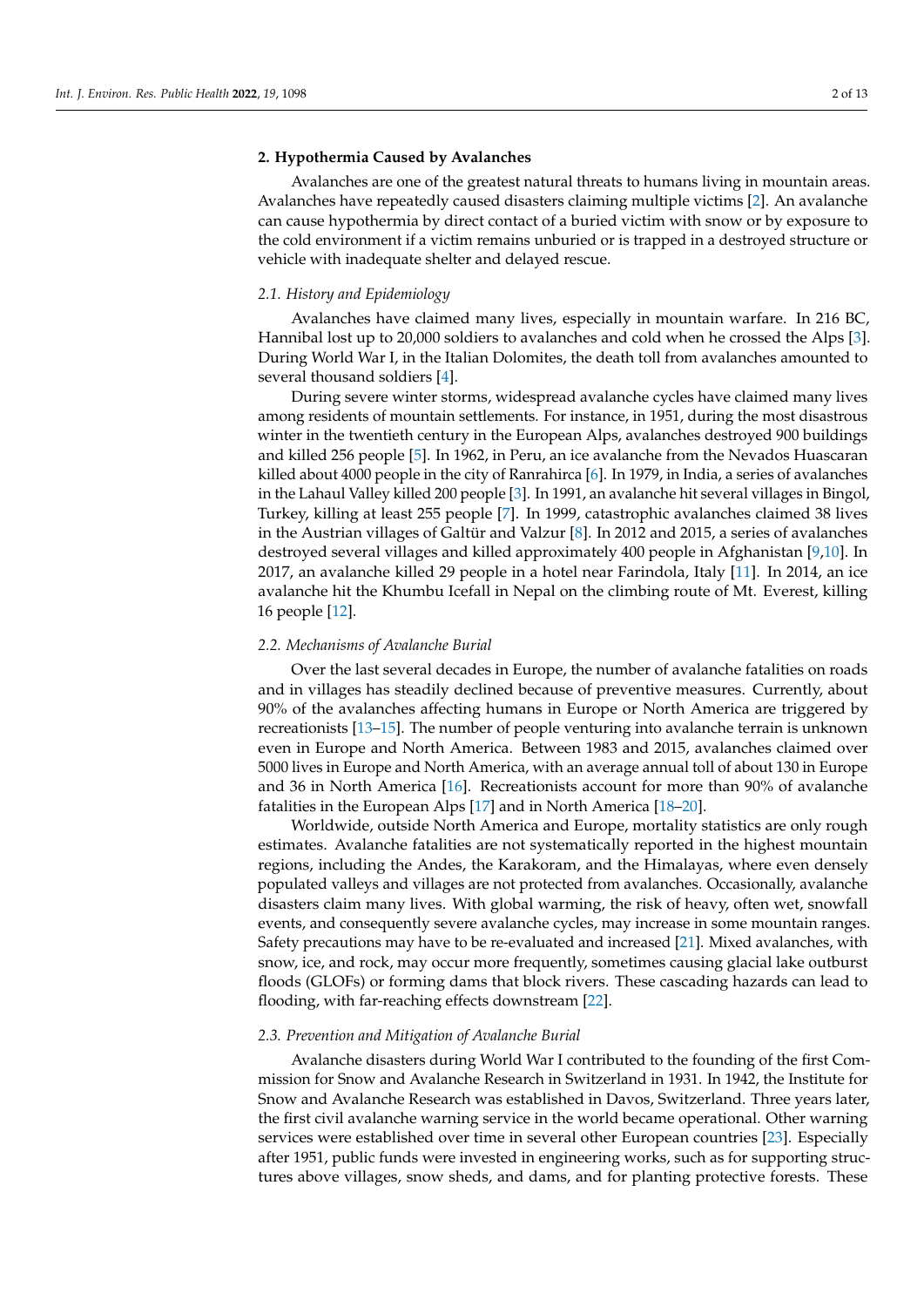measures have resulted in the almost complete elimination of avalanche disasters in the European Alps.

In general, strategies for dealing with avalanche hazards include preventing the release of avalanches, influencing their paths, and avoiding hazardous areas [\[24\]](#page-10-15). Accidents can be prevented by controlling avalanches, by regulating human presence, and by placing structures outside avalanche paths. These measures require avalanche forecasting, public warnings, and hazard mapping for land use planning. These are relatively inexpensive means of mitigation. On the other hand, engineering works are expensive and require significant resources [\[25\]](#page-10-16). If avalanche hazards are evaluated daily, temporary road closures and evacuation of buildings can also be effective mitigation measures. The duration of these disruptions can be limited by intentionally triggering avalanches using explosives.

In the mountain areas where residents and recreationists are threatened by avalanches and where avalanche mitigation is still in its infancy, the first step should be to establish weather forecast and avalanche warning services. Weather forecasts, as well as current avalanche warnings, should be publicly available and widely distributed. In populated areas with a high risk of avalanches, emergency response and evacuation plans are necessary. Local authorities should be specifically trained in avalanche risk management [\[26\]](#page-10-17).

For recreationists, who account for most avalanche victims in Europe and North America, training in avalanche risk assessment is critical. Proper trip planning, adequate rescue equipment, and safe travel habits complement avalanche prevention during winter backcountry activities in avalanche terrain [\[27\]](#page-10-18).

# *2.4. Pathophysiology of Avalanche Burial with a Focus on Accidental Hypothermia*

A detailed description of the pathophysiology of avalanche burial and discussion of the avalanche survival curve are beyond the scope of this article. They can be found elsewhere [\[28,](#page-10-19)[29\]](#page-10-20). Although avalanche injuries may not be severe enough to cause death, the depressed level of consciousness caused by trauma may decrease the probability of survival by predisposing to asphyxiation, limiting shivering, and accelerating cooling. Relatively mild maritime climates with high snow density are associated with a significantly earlier decrease in survival compared to continental climates, with low snow density and cold temperatures [\[28\]](#page-10-19). The longest survival of a completely buried avalanche victim in the open was 44 h [\[30\]](#page-10-21). The longest survival in a structure was 37 days [\[31\]](#page-10-22). Survival longer than 35 min has been reported in up to 25% of completely buried avalanche victims who were able to breathe under snow. The term 'triple H syndrome', referring to the combined effects of hypoxia, hypercapnia, and hypothermia, was coined in 2003 [\[32\]](#page-10-23). Avalanche victims breathing into an air pocket in low-density avalanche debris or into a large or open air pocket may be able to survive for hours [\[33,](#page-10-24)[34\]](#page-11-0). Accidental hypothermia has been reported as the sole cause of death in only about 1% of completely buried avalanche victims. Trauma can increase the risk of hypothermia. A higher injury severity score is associated with a higher incidence and severity of hypothermia [\[35](#page-11-1)[,36\]](#page-11-2). Hypothermia should be suspected in an avalanche victim presenting with an open (not obstructed) airway at extrication after burial for >60 min [\[37](#page-11-3)[,38\]](#page-11-4). Individual cooling rates during snow burial vary widely, from 0.1 °C/h [\[39\]](#page-11-5) to 9 °C/h [\[40,](#page-11-6)[41\]](#page-11-7). It usually takes at least 1 h after avalanche burial for a victim to reach a core temperature <  $30\degree\text{C}$  [\[38\]](#page-11-4). During rescue operations there is an additional risk of post-extrication cooling when avalanche victims are exposed to cold air on the snow surface after being buried in snow. Post-extrication cooling can be more rapid than cooling in the snow because of wind and lower ambient temperatures [\[41\]](#page-11-7). Moving air on the skin causes more rapid cooling than still air [\[42\]](#page-11-8). Cooling rates have not been reported for people buried in houses or vehicles. Anecdotal and statistical evidence suggests that survivors in structures tend to survive longer than buried subjects in open terrain, at least partly because they are not in constant, direct contact with snow (Figure [1\)](#page-3-0) [\[31](#page-10-22)[,43\]](#page-11-9).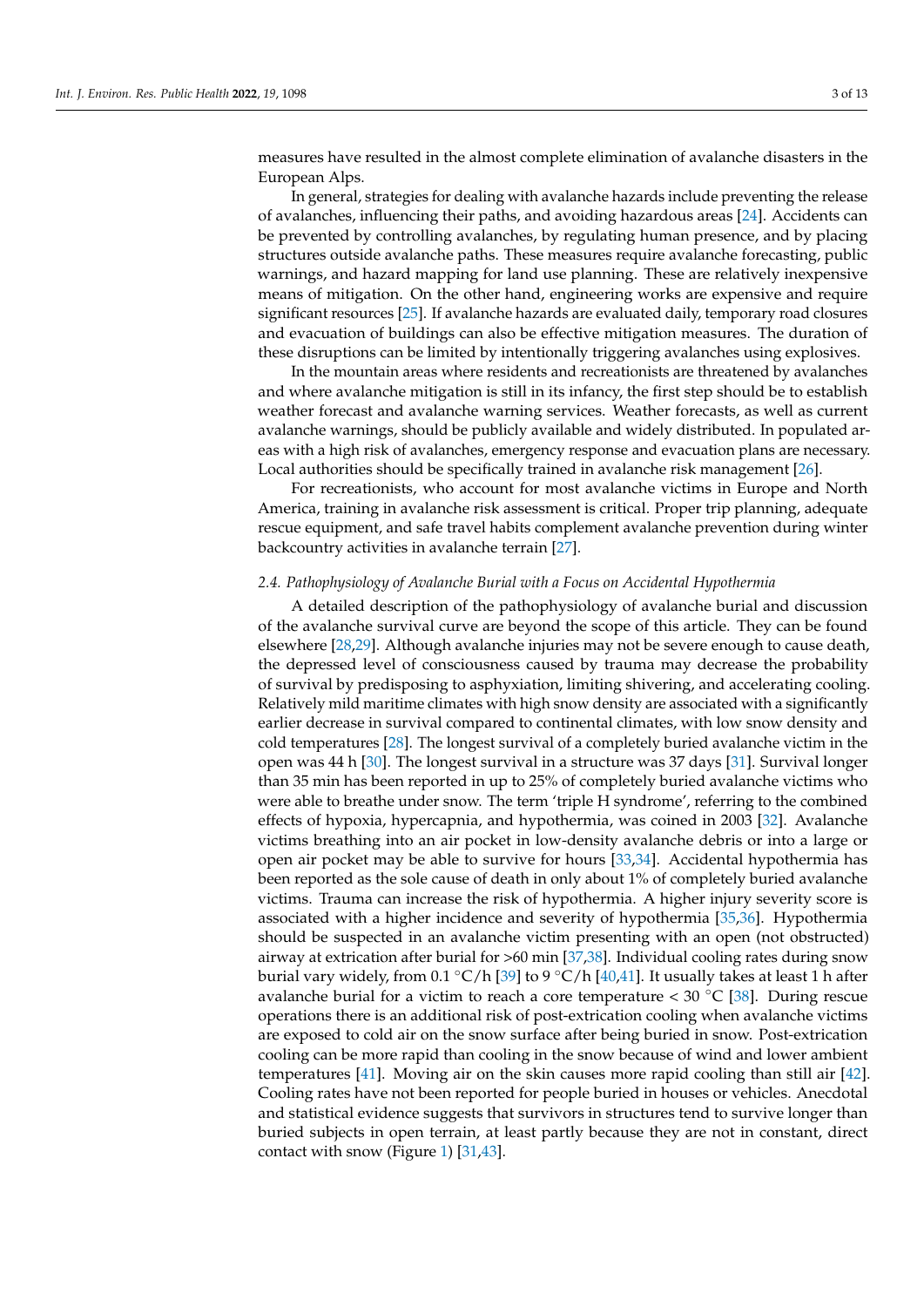(Figure 1)  $\frac{1}{3}$   $\frac{1}{3}$ 

<span id="page-3-0"></span>

**Figure 1.** Survival probability for avalanche victims completely buried under the snow in Switzerland land from 1981 to 1998 (*n* = 735) in relation to time (minutes), comparing victims buried in open from 1981 to 1998 (*n* = 735) in relation to time (minutes), comparing victims buried in open areas (black curve,  $n = 638$ ) with victims buried in buildings or vehicles (grey curve,  $n = 97$ ). Median extrication times were 37 min in open areas and 56 min from buildings or vehicles ( $p = 0.17$ , Mann–Whitney U-test). In open areas, only 17% of all survivors were extricated after 35 min of burial, compared with 33% in buildings and on roads ( $p = 0.008$ ; Pearson's chi-square). The dotted curve represents the survival function for completely buried avalanche victims in open areas ( $n = 422$ ) based on the Swiss data for 1981 to 1991, Reprinted with permission form ref. [\[43](#page-11-9)[,44\]](#page-11-10). Copyright 2022 Copyright *2.5. Rescue and Treatment*  Clearance Center.

# 2.5. Rescue and Treatment

In disasters, burial by avalanches in buildings or vehicles differs significantly from burial in the open. Victims buried in buildings or vehicles usually lack personal protective avalanche equipment [45–48]. Searching with avalanche transcei[ver](#page-11-12)s or RECCO<sup>®</sup> is not feasible [49]. For the first several hours or days, the first responders are often local lay rescuers who have survived the avalanche. As soon as professional rescuers arrive at the scene, disaster medicine with triage can begin [1]. The International Commission for Mountain Emergency Medicine (ICAR MedCom) has published guidelines for rescue and medical care in multi-casualty avalanche accidents [1]. The number of casualties defining a multi-casualty avalanche may be lower than in an urban environment because of limited resources. The principles of care for multi-casualty incidents (MCIs) in mountain areas are given in Table [1.](#page-4-0)

An avalanche accident should prompt a helicopter rescue, if possible. Helicopters can decrease the response times of and risks to the rescue teams by transporting rescuers safely above potentially hazardous terrain. 'Safety first' should be the guiding principle for rescue operations. The risks to rescue teams must be weighed against the potential benefits  $\epsilon$ Special precautions may be required when accessing vehicles or entering buried structures.  $\frac{1}{2}$  considered to be too high. developed using the Monte Carlo method [\[51\]](#page-11-15). for the victims. Avalanche dogs and probing may be valuable tools for timely location of buried subjects [\[50\]](#page-11-14). Technical rescue may require heavy machinery and equipment. For a mass avalanche incident with insufficient medical resources, a rescue strategy was

 $\overline{\Omega}$ Once found, the treatment of victims buried in buildings or vehicles is similar to that of victims in open terrain. Unfortunately, no data have been published on methods of accessing victims buried in buildings or in vehicles. An extrication time of 7 min for the first vertical meter of snow burial has been reported in an experimental study, but this is not likely to apply in a real-world situation with hard avalanche debris [\[52\]](#page-11-16). The more deeply a victim is buried, the longer the extrication time, because a larger volume of snow must be removed.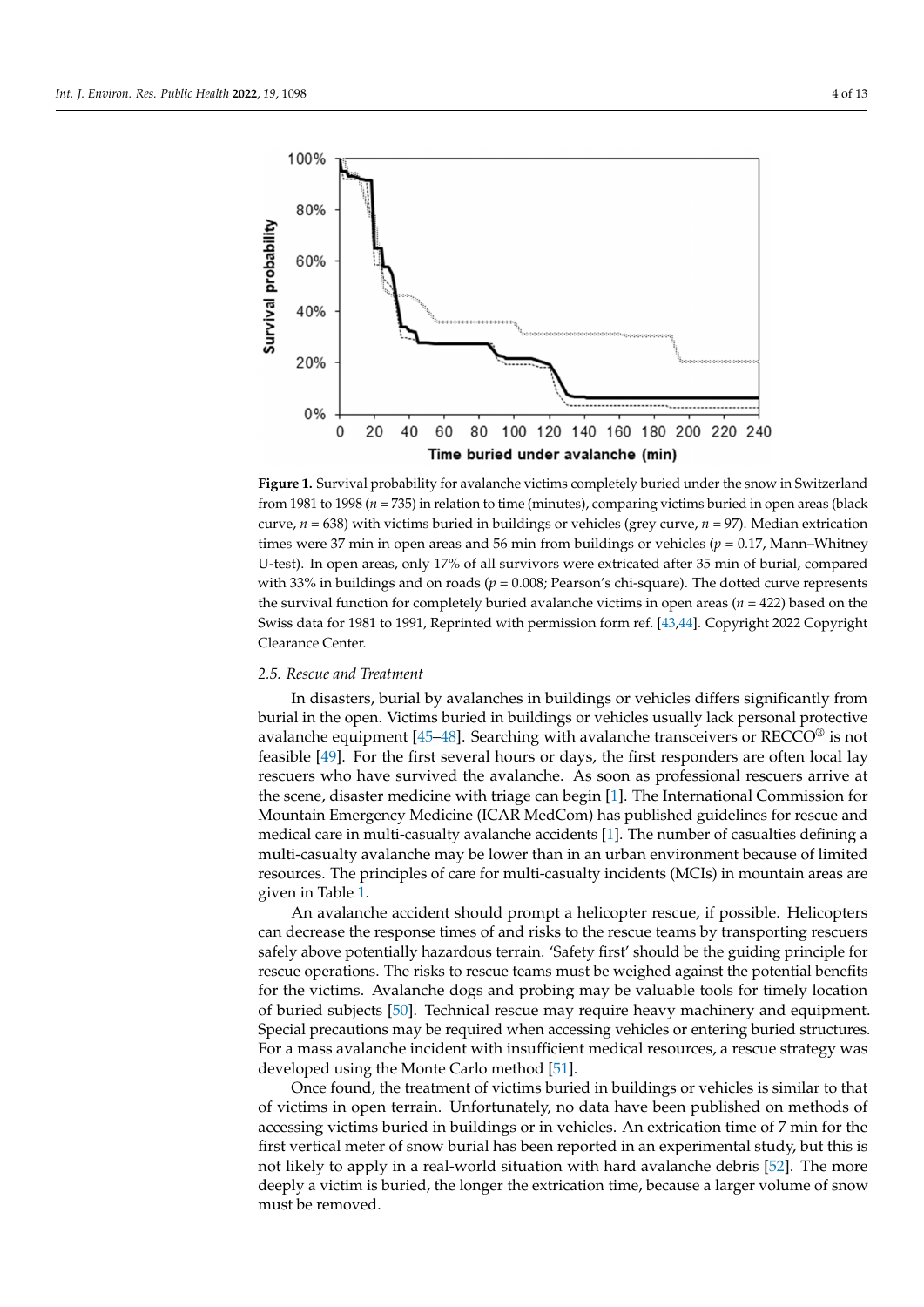<span id="page-4-0"></span>**Table 1.** Principles and recommendations for the management of a multi-casualty incident (MCI) in a mountain area, Reprinted with permission form ref. [\[1\]](#page-9-0). Copyright 2022 Copyright Clearance Center.

#### **General Principles and Recommendations in MCI Management**

Declare an MCI. An MCI should be identified and the appropriate rescue organisations and hospitals should be alerted as soon as possible. Assess safety. Safety of the rescuers is the highest priority. Rescuers should not access an area if the risk to themselves is considered to be too high.

Initial response. The initial response should focus on setting up a command-and-control structure, triage, and rapid life- or limb-saving interventions.

Leadership and command. The medical commander should be trained in disaster medicine and in mountain rescue. The medical commander and leaders of the rescue services should all be at the same location on site to optimise cooperation. All should be easily identifiable.

Ensuring effective communications. An effective communication structure should be implemented to support command and control. Triage. Effective triage tools adapted to mountain injuries should be implemented.

Evacuations. Casualties should be evacuated to a safe area, then transferred to medical facilities appropriate to their medical needs. Identification and tracking. Tools that enable clear identification and tracking of casualties should be available for MCIs in mountains. Learning from experience. MCIs in mountain areas should be analysed afterwards and necessary improvements in prevention and management should be identified and implemented.

Planning and training. Standard operating procedures should be available, familiar, and implemented with regular training exercises involving emergency services.

Specific principles and recommendations in MCI management in mountain areas.

Environmental influence. Objective hazards that could affect rescuers and victims, should be constantly monitored and mitigated to the greatest possible extent.

Use of helicopters. Helicopters with appropriate mountain rescue capabilities are often useful in MCIs. Coordination of helicopter and ground operations is critical.

Communication devices and networks are helpful and should be widely used.

Management of uninjured people. In a mountain environment, uninjured survivors should be considered as victims at risk. Psychological trauma is often present. Affected survivors should be treated, as necessary.

#### Specific MCIs in mountain areas.

Avalanches. For a burial time <60 min, extrication is the first priority. Medical care should focus on victims with signs of life until enough resources are available to treat additional victims in cardiac arrest. For burial time >60 min, cardiopulmonary resuscitation (CPR) should only be started if the airway is patent. The use of a checklist may improve triage and treatment.

> After extrication, a victim should be insulated from cold using available materials, such as parkas, wind shells, hats, gloves, bivouac sacks, and sleeping bags, and with vapour barriers such as aluminium blankets. Medical treatment is beyond the scope of this article and is discussed in detail elsewhere [\[16,](#page-10-8)[38,](#page-11-4)[53\]](#page-11-17).

#### *2.6. Outcome*

In avalanche disasters affecting structures and vehicles, the rate of long-term survival may be higher than in avalanches in open areas, partly because air pockets in structures are likely to be larger than air pockets in the open (Figure [1\)](#page-3-0) [\[31,](#page-10-22)[43\]](#page-11-9). The extrication times may be substantially longer in avalanches affecting structures and vehicles.

#### **3. Hypothermia Caused by Earthquakes and Tsunamis**

## *3.1. Key Challenges of Large Earthquakes*

Earthquakes with associated tsunamis have killed more people than all other disasters combined. Millions of earthquakes occur every year [\[54\]](#page-11-18). Most are small and cause no damage. Over 80% of the fatalities from earthquakes have been in China, Japan, Pakistan, Turkey, countries of the former USSR, Peru, Chile, and Italy. Earthquakes and tsunamis are rapid-onset disasters. From 1994 to 2013, earthquakes were responsible for an estimated 1.35 million deaths and displacement of an estimated 218 million people [\[55\]](#page-11-19). In addition to tsunamis, earthquakes can cause snow or ice avalanches, as well as GLOFs. All these disasters have the potential to cause accidental hypothermia in the people who initially survive an earthquake. Most people who suffer from hypothermia in earthquakes associated with tsunamis become hypothermic by being caught in the tsunami. Data regarding hypothermia caused by earthquakes and associated disasters are very limited.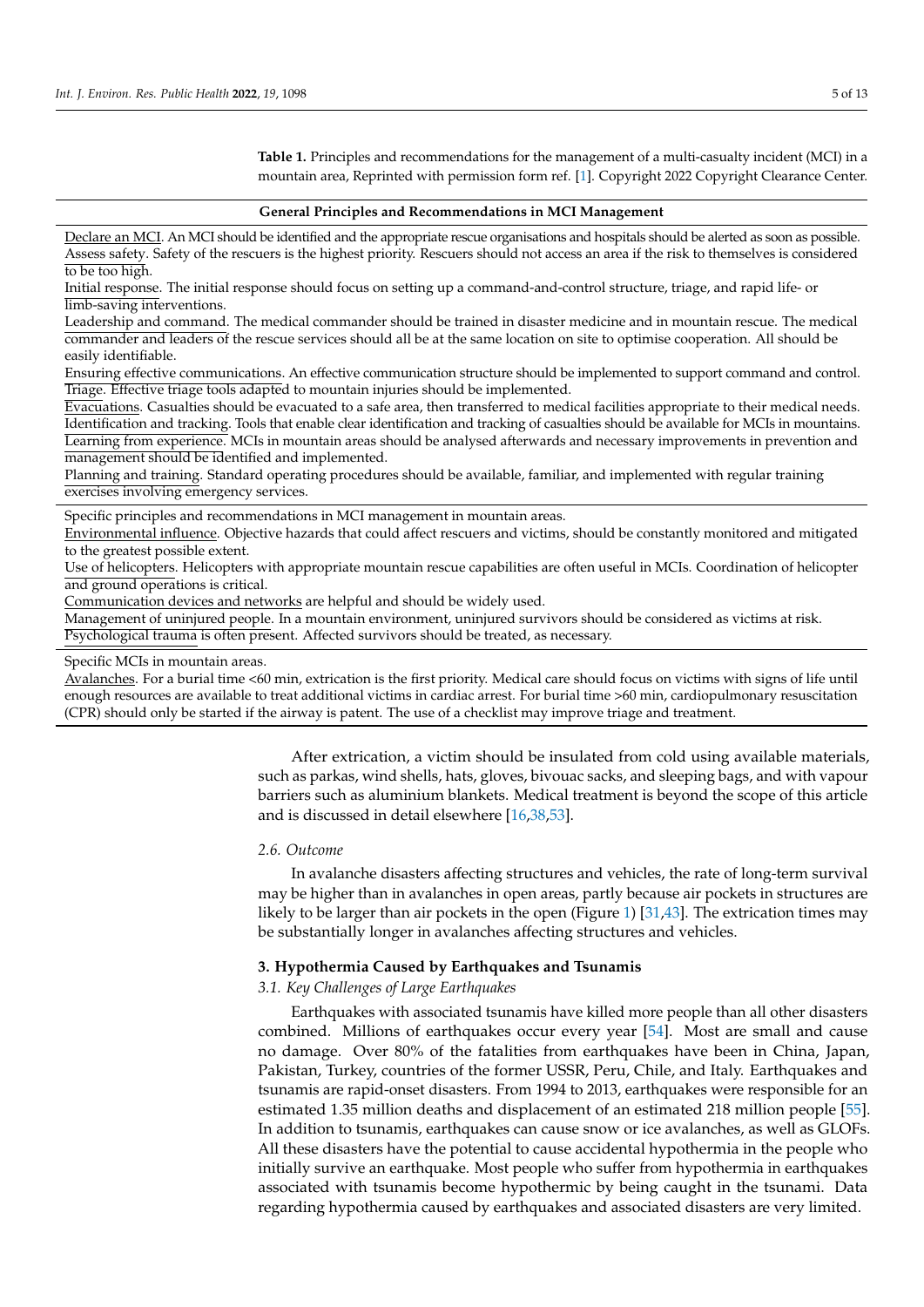One report of accidental hypothermia after an earthquake concerned the 1980 Irpinia earthquake in southern Italy [\[56\]](#page-11-20). On 23 November 1980, this magnitude 6.9 earthquake killed almost 2500 people, injured at least 7700, and left 250,000 people homeless. Nine children were buried for 7 to 27 h before being rescued alive. All were wearing light pyjamas or flannels. The lowest temperature overnight was 7.7 ◦C. Seven of the nine children were buried and immobilised for longer than 12 h and were mildly hypothermic on arrival to the hospital. All were rewarmed without incident using radiant infant warmers.

#### 3.1.2. Kashmir Earthquake 2005

The magnitude 9.0 South Asian earthquake struck Kashmir on 8 October 2005. The official death toll was over 73,000 in the part of Kashmir administered by Pakistan and almost 1400 in the part administered by India [\[57\]](#page-11-21). An estimated 3.3 million people were left homeless. Three months after the quake, most of the people left homeless were still living in tents. Night-time temperatures were below freezing. In mountain villages, temperatures fell to as low as −13 ◦C. Few of the tents were winterised or designed for arctic-type cold. Relief efforts were thwarted by landslides caused by heavy snow and rain. Supplies and personnel could not be airlifted because of fog. Although there was enough food, there was a shortage of warm clothing and blankets. Many tents collapsed under snow. A news report on 28 November 2005 estimated that more than 100 people had been brought to hospitals with hypothermia and respiratory diseases.

### 3.1.3. Great East Japan Earthquake 2011

Probably the best studied tsunami followed the Great East Japan earthquake on 11 March 2011. There were about 16,000 fatalities. Over 90% were caused by drowning [\[58\]](#page-11-22). The ratio of tsunami-related deaths to earthquake-related deaths was 9:1. The ratio of injuries to deaths was 1:3.9. If missing persons are included, the ratio was 1:3.3. This contrasts with a ratio of 1:0.15 injuries to deaths after the Great Hanshin earthquake of 1995 [\[59\]](#page-11-23). The occurrence of a tsunami increased the number of fatalities. Causes of death were not investigated in any detail. Autopsies were not conducted. As with most natural disasters, corpses were examined primarily to identify the victims. Interviews with medical examiners suggested that diagnoses of 'death by drowning' may have included cases of death by hypothermia and cases in which victims developed hypothermia before drowning [\[60\]](#page-11-24). Hypothermia accounted for 0.2% of deaths reported in the three hardest hit prefectures [\[61\]](#page-11-25).

Victims of hypothermia caused by earthquakes and tsunamis can be broadly divided into those who developed hypothermia after gradual exposure to cold, as a result of their homes collapsing or damage to infrastructure, and those who were caught in the tsunami. The average temperature during the 24 h after the earthquake was  $0.8 \degree C$ . The lowest temperature was −1.3 ◦C. The average wind speed was 5.8 m/s, with a maximum wind speed of 9.7 m/s. During early March, the sea surface temperature is typically between 5.4 °C and 8.3 °C [\[62\]](#page-12-0). The likelihood that hypothermia will develop increases as ambient temperature decreases and is increased by convective heat loss caused by wind and evaporative heat loss from wet clothing [\[63\]](#page-12-1). The risk of hypothermia increases during immersion in water colder than 18  $°C$  [\[64](#page-12-2)[,65\]](#page-12-3). According to a survey of 134 patients in the hardest hit prefecture who received medical care at a hospital within 72 h after the earthquake, hypothermia caused by the tsunami accounted for about three-fourths (45 of 59) of all admissions. Most patients arrived at the hospital within 24 h [\[66\]](#page-12-4). The number of hypothermia cases occurring indoors increased with time, especially in victims with underlying conditions and in victims requiring assistance for activities of daily living who were living in their own homes or in shelters after evacuating their homes [\[66\]](#page-12-4). Seventy-seven of 91 (85%) patients were cold stressed at presentation (core temperature 35–35.9 °C—32 of 91) or mildly hypothermic (core temperature  $32-35$  °C—45 of 91) [\[66\]](#page-12-4). The predominance of patients with cold stress or mild hypothermia likely reflects the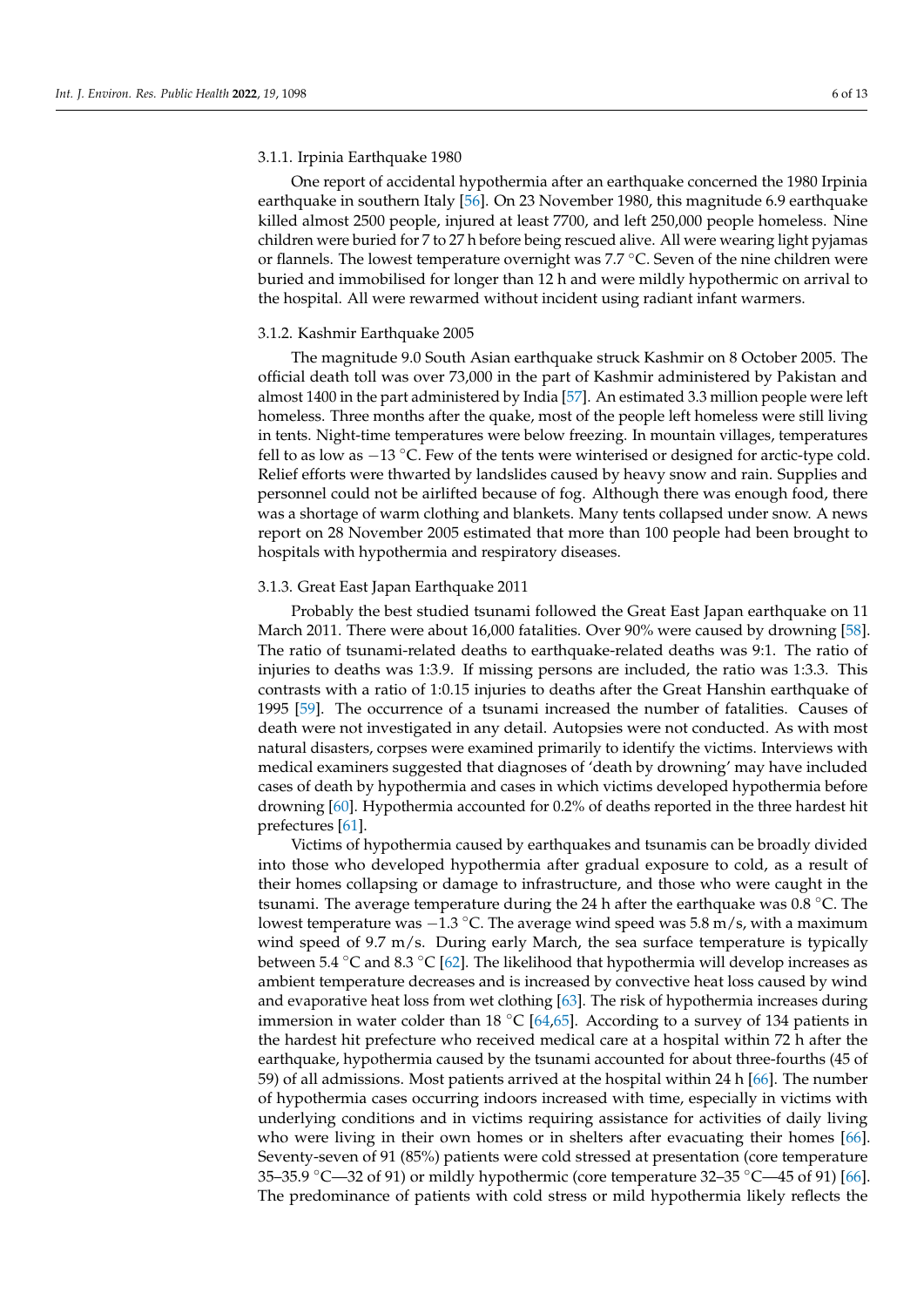limited number of victims taken to hospitals during the early phase of the disaster. Land approaches were blocked when roads collapsed and were submerged. Air rescue was the primary means of reaching survivors. Air rescue was limited during the night. In a large-scale disaster, there is very little chance that hypothermic victims without vital signs will be resuscitated or transferred to a hospital [\[30,](#page-10-21)[38\]](#page-11-4). When it is unclear if the cause of cardiac arrest is drowning or hypothermia, it is difficult to identify victims who might be candidates for extracorporeal life support (ECLS) rewarming [\[67\]](#page-12-5). Even if hypothermic victims are transferred, ECLS treatment may be impossible because of power outages. In the Great East Japan earthquake, about 80% of hospitals and 30% of clinics were damaged. Almost all medical facilities in coastal areas had limited capabilities. Water and power outages, including interruptions of natural gas pipelines, were widespread. It took several days before most medical facilities were able to operate normally.

Only 4 of 91 (4%) hypothermic patients arriving at hospital within 72 h of the earthquake died. The low mortality likely reflects the high proportion of cold stressed and mildly hypothermic patients. Patients without vital signs were not transferred to hospitals and were not represented in this in-hospital study [\[66\]](#page-12-4). Hospital treatment is limited when infrastructure is compromised because of limited rewarming capabilities, problems in identifying patients with underlying conditions and injuries, and the difficulties of allocating available resources. Most medical facilities also had little experience treating hypothermic patients.

The situation is different during a small-scale disaster with few casualties, in which the response capabilities of the area are not overwhelmed. A wider range of victims can access medical resources. Victims in hypothermic cardiac arrest might receive medical treatment with ECLS rewarming. The allocation of ECLS rewarming should be guided by outcome stratification using a validated tool, such as the Hypothermia Outcome Prediction after Extracorporeal Life Support (HOPE) score [\[68\]](#page-12-6).

## **4. Hypothermia Caused by Flooding**

Worldwide, floods are the most common disasters. Climate change increases the risk of floods by increasing precipitation [\[69\]](#page-12-7). Areas at special risk are low-lying areas near oceans or below sea level, such as parts of Bangladesh and the Netherlands, along rivers, and in or below mountain ranges in places where water can accumulate. The Netherlands is one of the countries with the highest risk of floods, because almost one-third of the country is below sea level. The Netherlands are protected by a sophisticated system of dams and water management [\[70\]](#page-12-8).

In Europe, floods are the most common natural disasters. The most severe European flood of the last 100 years was the 1953 North Sea flood, caused by a combination of wind, high tides, and low atmospheric pressure. It flooded land up to 5.6 m above mean sea level. In the Netherlands, the 1953 North Sea flood claimed 2551 lives, flooded 9% of the Dutch farmland, drowned 30,000 animals, damaged 47,300 structures, and destroyed 10,000 buildings. There were 28 fatalities in Belgium, 307 in England, and 19 in Scotland [\[71](#page-12-9)[–73\]](#page-12-10). Another 230 people died on boats. In the aftermath, England and the Netherlands reinforced their coastal defences with storm surge barriers. England built the Thames and Humber Estuaries. The Netherlands developed the Delta Works. In Italy, 68% of municipalities are at high risk of hydrological disasters. In 2021, heavy rainfall in Belgium, Germany, and the Netherlands again caused severe destruction and disruption.

North American and Asian countries have been struck by floods, often when dams were breached after hurricanes or typhoons. Hurricane Katrina claimed 1464 lives and destroyed vast low-lying sections of New Orleans [\[74\]](#page-12-11). The immediate health impacts of floods include drowning and other injuries, heart attacks, and accidental hypothermia. Indirect and delayed effects include displacement, starvation, unemployment, mental health problems (including post-traumatic stress disorder), respiratory diseases, allergic reactions, and water-borne infectious diseases [\[69\]](#page-12-7).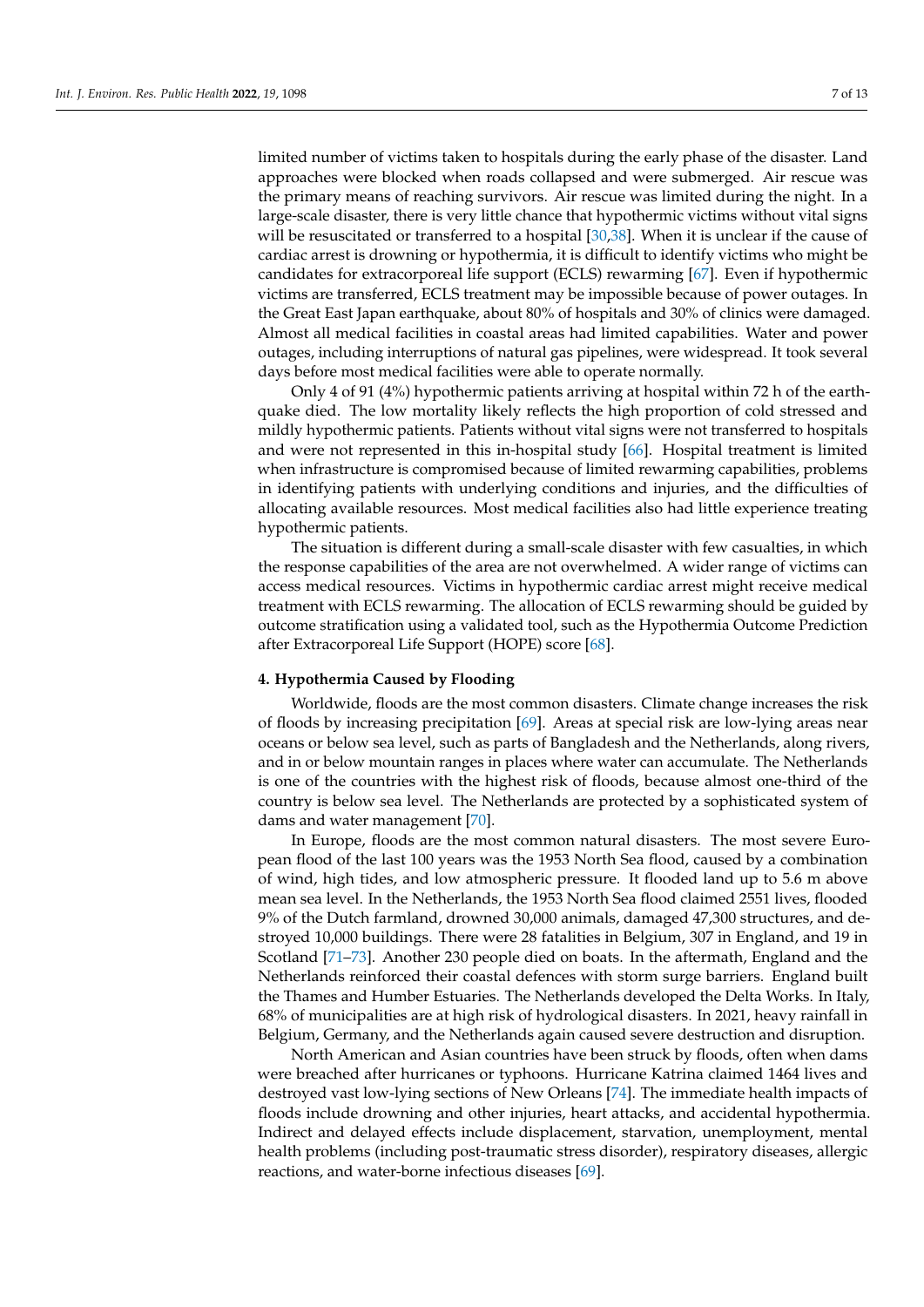In the US, between 2006 and 2010, 2000 US residents died because of weather events. Six percent of deaths were attributed to floods, storms, and lightning [\[75,](#page-12-12)[76\]](#page-12-13). In the present climate crisis, rising seawater levels and a higher incidence of extreme precipitation are increasing the likelihood of floods along coastlines and riverbeds [\[77\]](#page-12-14).

#### **5. Treatment of Hypothermia after a Natural Disaster**

Treatment strategies should be established with the assumption that infrastructure will be partly or completely disrupted over a large area. Precautions should be taken so that as few victims as possible become cold stressed or hypothermic. In the Great East Japan earthquake, 500,000 blankets were distributed [\[78\]](#page-12-15). Patients with cold stress or mild hypothermia were passively rewarmed with blankets in hospitals. Hospital treatment should be limited initially to hypothermic patients with underlying conditions or associated injuries and to victims with moderate or severe hypothermia. Medical professionals experienced in treating hypothermia should be deployed to evacuation shelters to help victims with mild symptoms self-treat and to identify victims requiring care at medical facilities. Wet clothing should be removed as soon as possible. If a change of clothing is not available [\[30,](#page-10-21)[38\]](#page-11-4), victims should be insulated with blankets [\[30\]](#page-10-21). Heating systems will likely not be available at evacuation shelters. Without electricity, forced air warming devices will not function. Chemical or battery-powered heat packs that do not require an external source of electricity or hot water bottles should be stockpiled for active external rewarming. A review of the diagnosis and treatment of accidental hypothermia can be found in this special issue [\[79\]](#page-12-16).

# **6. Prevention and Mitigation**

# *6.1. Earthquakes*

There is usually little or no warning before an earthquake. Earthquakes, tsunamis, and floods that occur at night when people are indoors and sleeping usually cause more injuries and deaths than disasters that occur during the day. The Great Earthquake in Nepal on 25 April 2015 took place at about noon on a Saturday, the one day of the week when schools and businesses are closed in Nepal. Children were not in school. Most people in rural areas were outdoors, working in the fields. About 8000 people died. The toll would have been far higher if the earthquake had occurred on a normal working day or at night. Earthquakes also tend to have a higher mortality in winter, because more people are indoors during the day.

Earthquake early warning systems typically give less than a minute notice of an impending earthquake, but have saved many lives. Education about safety during an earthquake and about avoiding tsunamis is critical to preventing injuries and deaths (Table [2\)](#page-7-0).

<span id="page-7-0"></span>**Table 2.** Strategies to prevent and mitigate hypothermia after natural disasters.

| Areas Susceptible to Tsunamis Should be fuentimed.                                                |
|---------------------------------------------------------------------------------------------------|
| Future housing and critical infrastructure should be built in safe places. Existing structures in |
| areas at risk should be moved or protected.                                                       |

Early warning and protection systems should cover areas at risk.

**Areas Susceptible to Tsunamis Should Be Identified.**

Adequate engineering of buildings, roads, and embankments is required.

Education about safety and how to avoid natural disasters should be implemented for citizens in areas at risk.

Temporary shelters and sanitation should be established on elevated land with adequate food and water and should be supplied with rewarming equipment.

Essential non-food items, e.g., clothing and blankets, should be stockpiled.

Global positioning system (GPS)-capable communication systems should be available.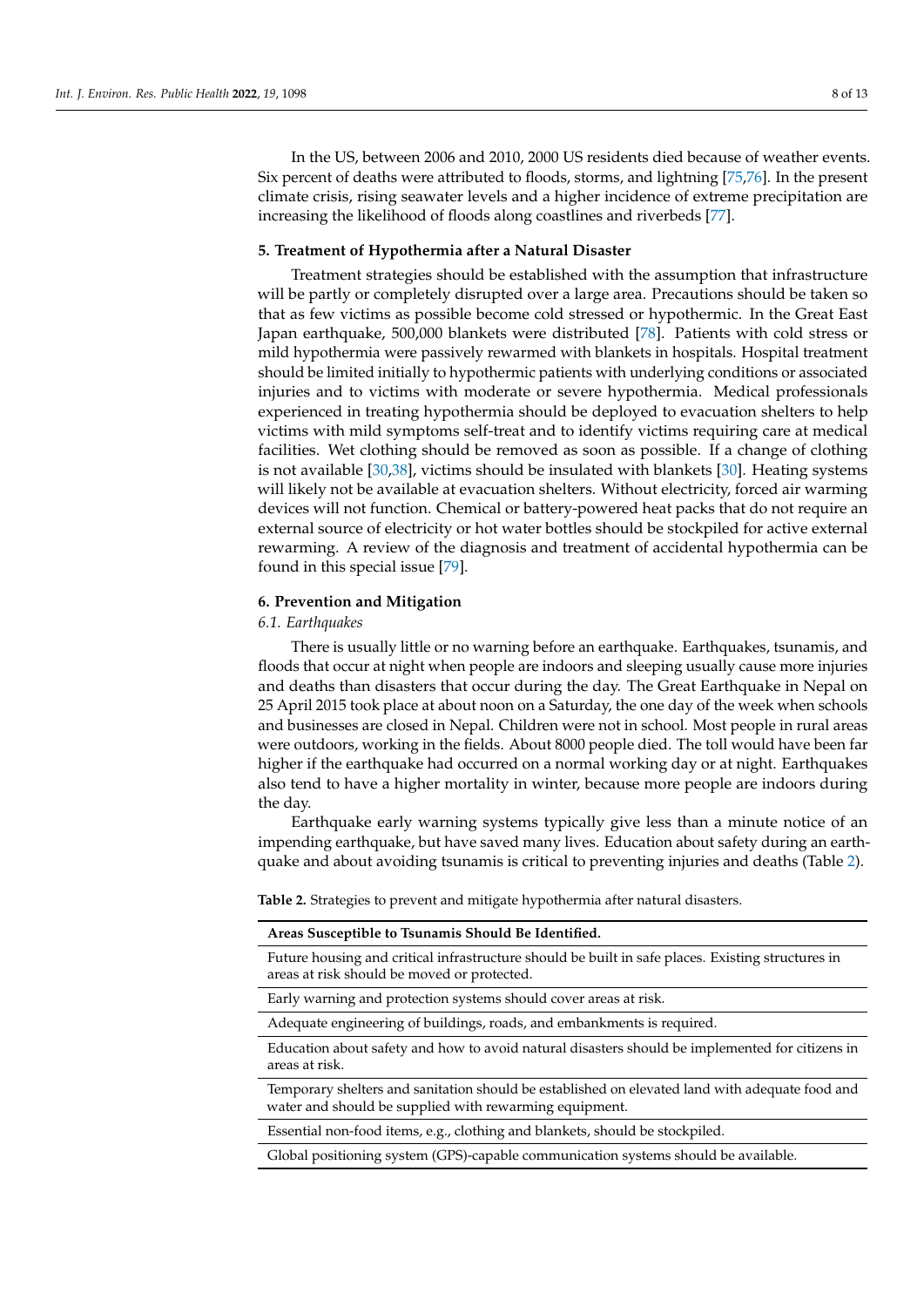Damage to buildings is a major cause of injuries and deaths. Adequate engineering of buildings, roads, and embankments can prevent injuries and deaths. Needs in humanitarian crises, such as earthquakes and tsunamis, include shelter and security, food and water, and sanitation. To prevent hypothermia, adequate shelter should be prepared in advance. Food and essential non-food items should be stockpiled. Essential non-food items include clothing, bedding, cookware, plates, utensils, and soap. Sanitation is important to prevent diseases that could contribute to hypothermia as well as morbidity or mortality.

#### *6.2. Tsunamis*

To prevent hypothermia caused by tsunamis, susceptible areas should be identified. Tsunamis are rare events, occurring about once in a hundred years at any given location. Areas along the Pacific coasts of Canada, Alaska, Russia, and northern Japan, and along the coast of the Japan Sea, including areas of Japan, Russia, and Korea, have conditions in which hypothermia could occur after tsunamis (Figure [2\)](#page-8-0).

<span id="page-8-0"></span>

**Figure 2.** Areas in which victims may be vulnerable to hypothermia after tsunamis. Blue circles are **Figure 2.** Areas in which victims may be vulnerable to hypothermia after tsunamis. Blue circles are locations in which victims are vulnerable to hypothermia after a tsunami, where monthly average locations in which victims are vulnerable to hypothermia after a tsunami, where monthly average minimum temperatures in 2020 were <0  $^{\circ}$ C in at least one month. Green shaded areas are source carthquakes that caused tsunamis with maximum wave heights  $>10$  m. Green areas of historical earthquakes that caused tsunamis with maximum wave heights > 10 m. Green stars are epicentres of the 1983 Japan Sea and the 1993 Hokkaido Nansei-oki earthquakes (maximum wave heights > 10 m). Red stars are epicentres of the 1896 Sanriku and the 1946 Aleutian earthquakes with tsunamis (maximum wave heights > 30 m).

In the cold areas that are vulnerable to large tsunamis, temporary shelters should be established on elevated land and should be supplied with rewarming equipment and adequate food. It is difficult to raise the temperature inside a large evacuation shelter such as a gymnasium. Evacuees, especially children and people with underlying conditions, may not be able to tolerate long stays. Evacuees should only stay in evacuation shelters for a short period of time before being transferred to accommodations with better infrastructure,  $b$  unaffected areas. People who are not independent and who are living such as hotels in unaffected areas. People who are not independent and who are living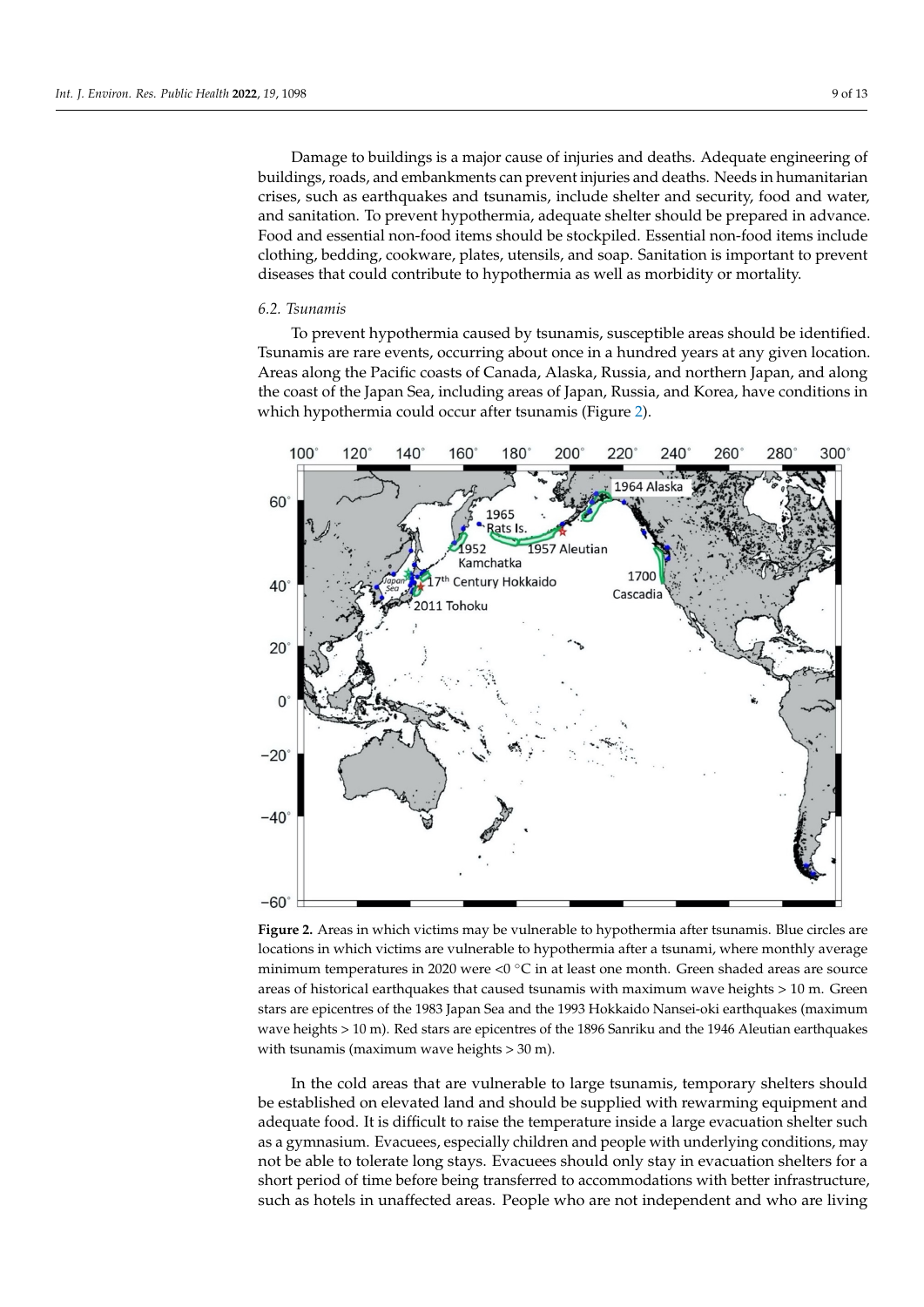in their own homes or in nursing facilities are likely to remain where they live, unless an earthquake makes these structures uninhabitable. Food and water should be stockpiled, as should equipment to heat surviving structures if electricity and gas lines are disrupted. To prepare for temporary disruptions to communications, systems, such as global-positioningsystem-enabled mobile phones, should be put in place to help victims summon help.

# *6.3. Floods*

Early warning systems should be established for heavy rainfall and storms. Warning systems and coastline protections have been installed in many developed countries, and, to a lesser extent in developing countries, such as Bangladesh. Unfortunately, many early warning and coastline protections are rudimentary, requiring improvements to save more lives. Devastating floods in July 2021 along the Ahr and adjacent rivers in western Germany and eastern Belgium claimed more than 200 lives [\[80\]](#page-12-17). The floods caused over 7 billion euros in damages. The Ahr River had previously had a severe flood in 1910 that killed 200 people. In the future, housing and critical infrastructure should be built on high ground well above past flood levels.

# **7. Conclusions**

Throughout history, accidental hypothermia has accompanied natural disasters in cold, temperate, and even subtropical regions. We have explored the causes and means of preventing accidental hypothermia after natural disasters caused by avalanches, earthquakes, tsunamis, and floods. Before a disaster occurs, preventive measures are required, such as accurate disaster risk analysis for given areas, hazard mapping and warning, protecting existing structures within hazard zones to the greatest extent possible, building structures outside hazard zones, and organising rapid and effective rescue. After the event, post hoc analyses of failures and implementation of corrective actions will reduce the risk of accidental hypothermia in future disasters.

**Author Contributions:** Concept: K.O., Y.T., J.S., K.Z., H.B. and P.P.; methodology and literature search: K.O., Y.T., J.S., K.Z., H.B. and P.P.; writing—original draft preparation: K.O., Y.T., J.S., K.Z., H.B. and P.P.; writing—review and editing: K.O., Y.T., J.S., K.Z., H.B. and P.P.; graphics: K.O., Y.T., J.S., K.Z., H.B. and P.P.; funding acquisition: K.O. and P.P. All authors have read and agreed to the published version of the manuscript.

**Funding:** This research received no external funding.

**Institutional Review Board Statement:** Not applicable.

**Informed Consent Statement:** Not applicable.

**Data Availability Statement:** Not applicable.

**Conflicts of Interest:** The authors declare no conflict of interest.

#### **References**

- <span id="page-9-0"></span>1. Blancher, M.; Albasini, F.; Elsensohn, F.; Zafren, K.; Hölzl, N.; McLaughlin, K.; Wheeler, A.R.; Roy, S.; Brugger, H.; Greene, M.; et al. Management of Multi-Casualty Incidents in Mountain Rescue: Evidence-Based Guidelines of the International Commission for Mountain Emergency Medicine (ICAR MEDCOM). *High Alt. Med. Biol.* **2018**, *19*, 131–140. [\[CrossRef\]](http://doi.org/10.1089/ham.2017.0143)
- <span id="page-9-1"></span>2. Schweizer, J.; Bartelt, P.; van Herwijnen, A. Snow Avalanches. In *Snow and Ice-Related Hazards, Risks, and Disasters*, 2nd ed.; Haeberli, W., Whiteman, C., Eds.; Elsevier: Amsterdam, The Netherlands, 2021; pp. 377–416. ISBN 978-0-12-817129-5.
- <span id="page-9-2"></span>3. The 10 Worst Snow Disasters in History. Available online: [https://www.scientificamerican.com/article/the-10-worst-snow](https://www.scientificamerican.com/article/the-10-worst-snow-disaste/)[disaste/](https://www.scientificamerican.com/article/the-10-worst-snow-disaste/) (accessed on 21 October 2021).
- <span id="page-9-3"></span>4. Sauermoser, S. *Lawinenkundliche Analyse der Lawinenereignisse an der Italienfront im Ersten Weltkrieg 1915–1918*; Department of Civil Engineering and Natural Hazards, University of Natural Resources and Life Science: Vienna, Austria, 2021.
- <span id="page-9-4"></span>5. Bernhard, G.K.L. *Lawinenhandbuch*, 7th ed.; Tyrolia: Innsbruck, Austria, 2000.
- <span id="page-9-5"></span>6. Evans, S.G.; Bishop, N.F.; Fidel Smoll, L.; Valderrama Murillo, P.; Delaney, K.B.; Oliver-Smith, A. A Re-Examination of the Mechanism and Human Impact of Catastrophic Mass Flows Originating on Nevado Huascarán, Cordillera Blanca, Peru in 1962 and 1970. *Eng. Geol.* **2009**, *108*, 96–118. [\[CrossRef\]](http://doi.org/10.1016/j.enggeo.2009.06.020)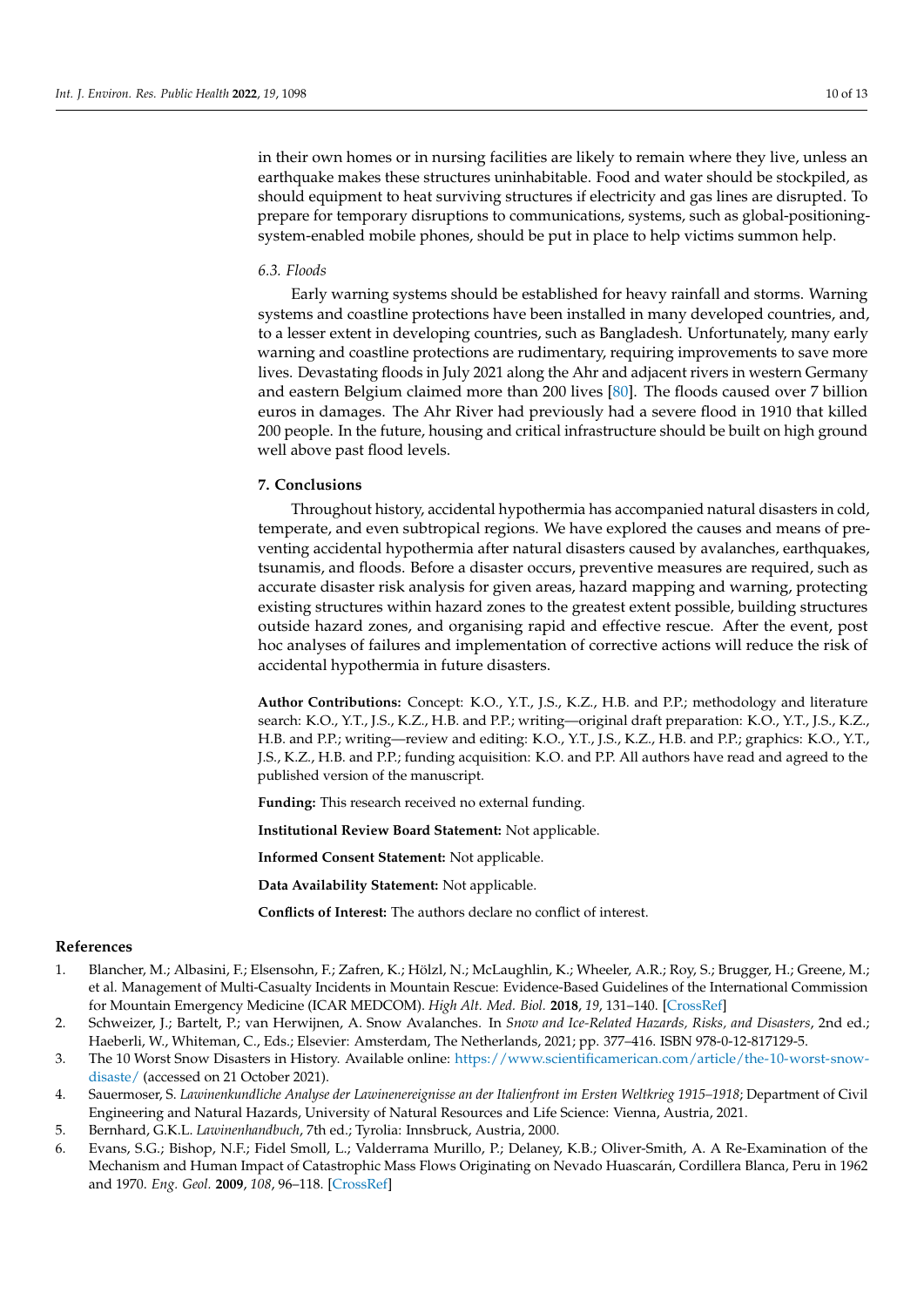- <span id="page-10-0"></span>7. Turkey Avalanches Feb 1992 UNDRO Information Report 1-2—Turkey. Available online: [https://reliefweb.int/report/turkey/](https://reliefweb.int/report/turkey/turkey-avalanches-feb-1992-undro-information-report-1-2) [turkey-avalanches-feb-1992-undro-information-report-1-2](https://reliefweb.int/report/turkey/turkey-avalanches-feb-1992-undro-information-report-1-2) (accessed on 21 October 2021).
- <span id="page-10-1"></span>8. Lorenzoni, N.; Raich, M. Long-Term Impact of the Galtuer Avalanche on the Public Health System. *J. Emerg. Manag.* **2021**, *19*, 197–208. [\[CrossRef\]](http://doi.org/10.5055/jem.0570)
- <span id="page-10-2"></span>9. Avalanches Caused by Heavy Snow Kill at Least 124 People in Afghanistan. *The Guardian*, 2015. Available online: [https:](https://en.wikipedia.org/w/index.php?title=2012_Afghanistan_avalanches&oldid=1040450566) [//en.wikipedia.org/w/index.php?title=2012\\_Afghanistan\\_avalanches&oldid=1040450566](https://en.wikipedia.org/w/index.php?title=2012_Afghanistan_avalanches&oldid=1040450566) (accessed on 21 October 2021).
- <span id="page-10-3"></span>10. 2012 Afghanistan Avalanches. Available online: [https://en.wikipedia.org/wiki/2012\\_Afghanistan\\_avalanches](https://en.wikipedia.org/wiki/2012_Afghanistan_avalanches) (accessed on 21 October 2021).
- <span id="page-10-4"></span>11. Braun, T.; Frigo, B.; Chiaia, B.; Bartelt, P.; Famiani, D.; Wassermann, J. Seismic Signature of the Deadly Snow Avalanche of January 18, 2017, at Rigopiano (Italy). *Sci. Rep.* **2020**, *10*, 18563. [\[CrossRef\]](http://doi.org/10.1038/s41598-020-75368-z) [\[PubMed\]](http://www.ncbi.nlm.nih.gov/pubmed/33122704)
- <span id="page-10-5"></span>12. Zafren, K.; Brants, A.; Tabner, K.; Nyberg, A.; Pun, M.; Basnyat, B.; Brodmann Maeder, M. Wilderness Mass Casualty Incident (MCI): Rescue Chain after Avalanche at Everest Base Camp (EBC) in 2015. *Wilderness Environ. Med.* **2018**, *29*, 401–410. [\[CrossRef\]](http://doi.org/10.1016/j.wem.2018.03.007) [\[PubMed\]](http://www.ncbi.nlm.nih.gov/pubmed/29891425)
- <span id="page-10-6"></span>13. Rainer, B.; Frimmel, C.; Sumann, G.; Brugger, H.; Kinzl, J.F.; Lederer, W. Correlation between Avalanche Emergencies and Avalanche Danger Forecast in the Alpine Region of Tyrol. *Eur. J. Emerg. Med.* **2008**, *15*, 43–47. [\[CrossRef\]](http://doi.org/10.1097/MEJ.0b013e3282b974bd) [\[PubMed\]](http://www.ncbi.nlm.nih.gov/pubmed/18180666)
- 14. Schweizer, J.; Lütschg, M. Characteristics of Human-Triggered Avalanches. *Cold Reg. Sci. Technol.* **2001**, *33*, 147–162. [\[CrossRef\]](http://doi.org/10.1016/S0165-232X(01)00037-4)
- <span id="page-10-7"></span>15. Stethem, C.; Jamieson, B.; Schaerer, P.; Liverman, D.; Germain, D.; Walker, S. Snow Avalanche Hazard in Canada—A Review. *Nat. Hazards* **2003**, *28*, 487–515. [\[CrossRef\]](http://doi.org/10.1023/A:1022998512227)
- <span id="page-10-8"></span>16. Van Tilburg, C.; Grissom, C.K.; Zafren, K.; McIntosh, S.; Radwin, M.I.; Paal, P.; Haegeli, P.; Smith, W.; Wheeler, A.R.; Weber, D.; et al. Wilderness Medical Society Practice Guidelines for Prevention and Management of Avalanche and Nonavalanche Snow Burial Accidents. *Wilderness Environ. Med.* **2017**, *28*, 23–42. [\[CrossRef\]](http://doi.org/10.1016/j.wem.2016.10.004)
- <span id="page-10-9"></span>17. Techel, F.; Jarry, F.; Kronthaler, G.; Mitterer, S.; Nairz, P.; Pavšek, M.; Valt, M.; Darms, G. Avalanche Fatalities in the European Alps: Long-Term Trends and Statistics. *Geogr. Helv.* **2016**, *71*, 147–159. [\[CrossRef\]](http://doi.org/10.5194/gh-71-147-2016)
- <span id="page-10-10"></span>18. Jamieson, B.; Haegeli, P.; Gauthier, D.; Canadian Avalanche Association. *Avalanche Accidents in Canada. Volume 5, 1996–2007*; Canadian Avalanche Association: Revelstoke, BC, Canada, 2010; Volume 5, ISBN 978-0-9866597-4-4.
- 19. Williams, K.; Logan, S. *The Snowy Torrents: Avalanche Accidents in the United States, 1996–2004*; American Avalanche Association: Denver, CO, USA, 2017; ISBN 978-0-9984805-0-3.
- <span id="page-10-11"></span>20. Birkeland, K.W.; Greene, E.M.; Logan, S. In Response to Avalanche Fatalities in the United States by Jekich et al. *Wilderness Environ. Med.* **2017**, *28*, 380–382. [\[CrossRef\]](http://doi.org/10.1016/j.wem.2017.06.009) [\[PubMed\]](http://www.ncbi.nlm.nih.gov/pubmed/28869128)
- <span id="page-10-12"></span>21. Strapazzon, G.; Schweizer, J.; Chiambretti, I.; Brodmann Maeder, M.; Brugger, H.; Zafren, K. Effects of Climate Change on Avalanche Accidents and Survival. *Front. Physiol.* **2021**, *12*, 639433. [\[CrossRef\]](http://doi.org/10.3389/fphys.2021.639433)
- <span id="page-10-13"></span>22. Jia, H.; Chen, F.; Pan, D. Disaster Chain Analysis of Avalanche and Landslide and the River Blocking Dam of the Yarlung Zangbo River in Milin County of Tibet on 17 and 29 October 2018. *Int. J. Environ. Res. Public Health* **2019**, *16*, 4707. [\[CrossRef\]](http://doi.org/10.3390/ijerph16234707) [\[PubMed\]](http://www.ncbi.nlm.nih.gov/pubmed/31779190)
- <span id="page-10-14"></span>23. Brugger, H.; Zafren, K.; Festi, L.; Paal, P.; Strapazzon, G. *Mountain Emergency Medicine*; Edra: Milan, Italy, 2021.
- <span id="page-10-15"></span>24. Bründl, M.; Margreth, S. Integrative Risk Management: The Example of Snow Avalanches. In *Snow and Ice-Related Hazards, Risks, and Disasters*, 2nd ed.; Haeberli, W., Whiteman, C., Eds.; Elsevier: Amsterdam, The Netherlands, 2021; pp. 259–296, ISBN 978-0-12-817129-5.
- <span id="page-10-16"></span>25. McClung, D.; Schaerer, P.A. *The Avalanche Handbook*, 3rd ed.; The Mountaineers Books: Seattle, WA, USA, 2006.
- <span id="page-10-17"></span>26. Bründl, M.; Etter, H.-J.; Steiniger, M.; Klingler, C.; Rhyner, J.; Ammann, W.J. IFKIS—A Basis for Managing Avalanche Risk in Settlements and on Roads in Switzerland. *Nat. Hazards Earth Syst. Sci.* **2004**, *4*, 257–262. [\[CrossRef\]](http://doi.org/10.5194/nhess-4-257-2004)
- <span id="page-10-18"></span>27. Harvey, S.; Rhyner, H.; Dürr, L.; Schweizer, J.; Henny, H.M.; Nigg, P. *Caution–Avalanches!—Avalanche Prevention in Snow Sports*; Core Team of Instructor: Davos, Switzerland, 2018.
- <span id="page-10-19"></span>28. Haegeli, P.; Falk, M.; Brugger, H.; Etter, H.-J.; Boyd, J. Comparison of Avalanche Survival Patterns in Canada and Switzerland. *CMAJ* **2011**, *183*, 789–795. [\[CrossRef\]](http://doi.org/10.1503/cmaj.101435) [\[PubMed\]](http://www.ncbi.nlm.nih.gov/pubmed/21422139)
- <span id="page-10-20"></span>29. Procter, E.; Strapazzon, G.; Dal Cappello, T.; Zweifel, B.; Würtele, A.; Renner, A.; Falk, M.; Brugger, H. Burial Duration, Depth and Air Pocket Explain Avalanche Survival Patterns in Austria and Switzerland. *Resuscitation* **2016**, *105*, 173–176. [\[CrossRef\]](http://doi.org/10.1016/j.resuscitation.2016.06.001) [\[PubMed\]](http://www.ncbi.nlm.nih.gov/pubmed/27312137)
- <span id="page-10-21"></span>30. Paal, P.; Gordon, L.; Strapazzon, G.; Brodmann Maeder, M.; Putzer, G.; Walpoth, B.; Wanscher, M.; Brown, D.; Holzer, M.; Broessner, G.; et al. Accidental Hypothermia-an Update: The Content of This Review Is Endorsed by the International Commission for Mountain Emergency Medicine (ICAR MEDCOM). *Scand. J. Trauma. Resusc. Emerg. Med.* **2016**, *24*, 111. [\[CrossRef\]](http://doi.org/10.1186/s13049-016-0303-7) [\[PubMed\]](http://www.ncbi.nlm.nih.gov/pubmed/27633781)
- <span id="page-10-22"></span>31. Parry-Jones, B.; Parry-Jones, W.L. Post-Traumatic Stress Disorder: Supportive Evidence from an Eighteenth Century Natural Disaster. *Psychol. Med.* **1994**, *24*, 15–27. [\[CrossRef\]](http://doi.org/10.1017/S0033291700026799)
- <span id="page-10-23"></span>32. Brugger, H.; Sumann, G.; Meister, R.; Adler-Kastner, L.; Mair, P.; Gunga, H.C.; Schobersberger, W.; Falk, M. Hypoxia and Hypercapnia during Respiration into an Artificial Air Pocket in Snow: Implications for Avalanche Survival. *Resuscitation* **2003**, *58*, 81–88. [\[CrossRef\]](http://doi.org/10.1016/S0300-9572(03)00113-8)
- <span id="page-10-24"></span>33. Strapazzon, G.; Paal, P.; Schweizer, J.; Falk, M.; Reuter, B.; Schenk, K.; Gatterer, H.; Grasegger, K.; Dal Cappello, T.; Malacrida, S.; et al. Effects of Snow Properties on Humans Breathing into an Artificial Air Pocket—An Experimental Field Study. *Sci. Rep.* **2017**, *7*, 17675. [\[CrossRef\]](http://doi.org/10.1038/s41598-017-17960-4)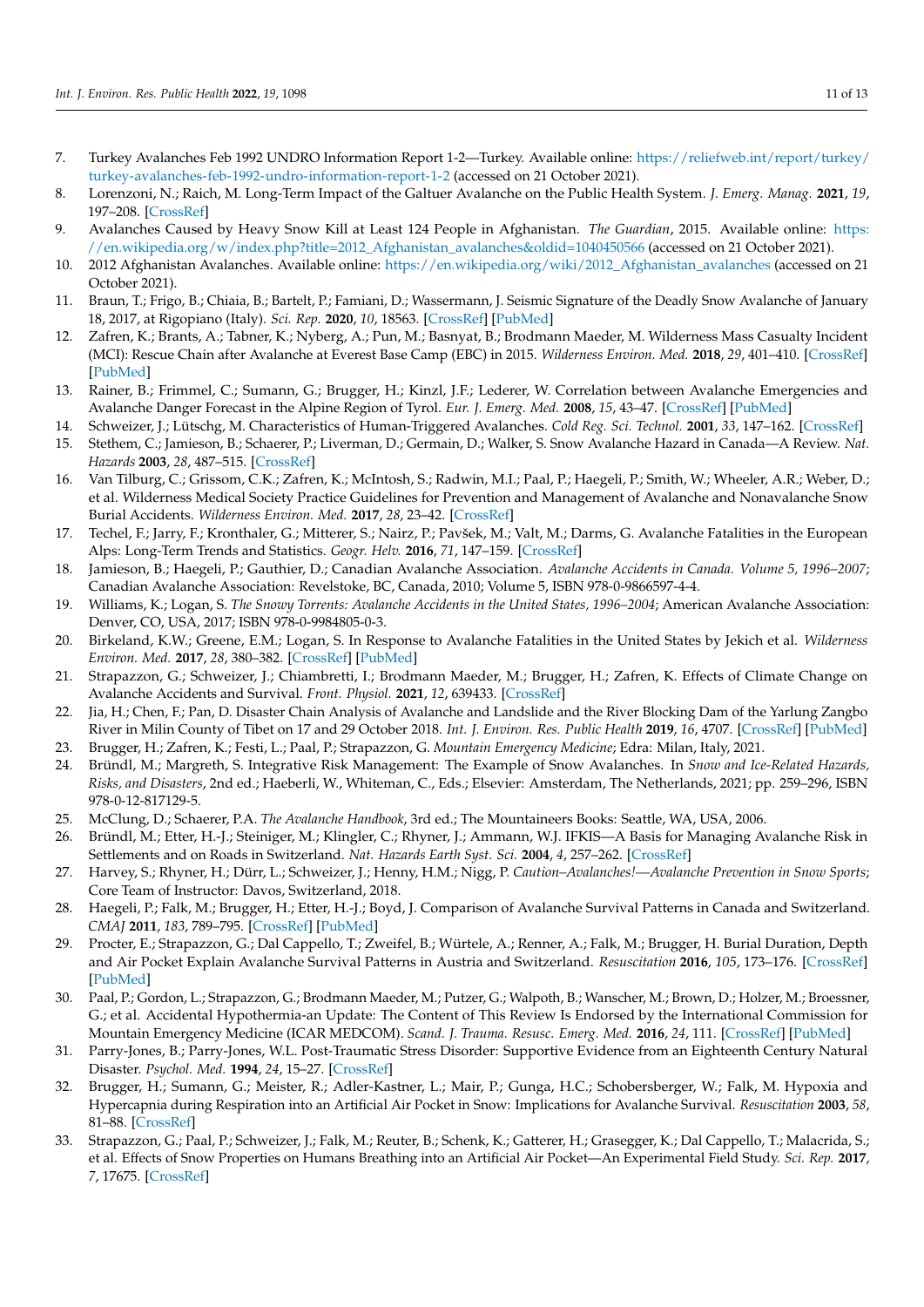- <span id="page-11-0"></span>34. Strapazzon, G.; Gatterer, H.; Falla, M.; Dal Cappello, T.; Malacrida, S.; Turner, R.; Schenk, K.; Paal, P.; Falk, M.; Schweizer, J.; et al. Hypoxia and Hypercapnia Effects on Cerebral Oxygen Saturation in Avalanche Burial: A Pilot Human Experimental Study. *Resuscitation* **2021**, *158*, 175–182. [\[CrossRef\]](http://doi.org/10.1016/j.resuscitation.2020.11.023)
- <span id="page-11-1"></span>35. Weuster, M.; Brück, A.; Lippross, S.; Menzdorf, L.; Fitschen-Oestern, S.; Behrendt, P.; Iden, T.; Höcker, J.; Lefering, R.; Seekamp, A.; et al. Epidemiology of Accidental Hypothermia in Polytrauma Patients: An Analysis of 15,230 Patients of the TraumaRegister DGU. *J. Trauma. Acute Care Surg.* **2016**, *81*, 905–912. [\[CrossRef\]](http://doi.org/10.1097/TA.0000000000001220)
- <span id="page-11-2"></span>36. Wang, H.E.; Callaway, C.W.; Peitzman, A.B.; Tisherman, S.A. Admission Hypothermia and Outcome after Major Trauma. *Crit. Care Med.* **2005**, *33*, 1296–1301. [\[CrossRef\]](http://doi.org/10.1097/01.CCM.0000165965.31895.80)
- <span id="page-11-3"></span>37. Boyd, J.; Brugger, H.; Shuster, M. Prognostic Factors in Avalanche Resuscitation: A Systematic Review. *Resuscitation* **2010**, *81*, 645–652. [\[CrossRef\]](http://doi.org/10.1016/j.resuscitation.2010.01.037)
- <span id="page-11-4"></span>38. Lott, C.; Truhlář, A.; Alfonzo, A.; Barelli, A.; González-Salvado, V.; Hinkelbein, J.; Nolan, J.P.; Paal, P.; Perkins, G.D.; Thies, K.-C.; et al. European Resuscitation Council Guidelines 2021: Cardiac Arrest in Special Circumstances. *Resuscitation* **2021**, *161*, 152–219. [\[CrossRef\]](http://doi.org/10.1016/j.resuscitation.2021.02.011)
- <span id="page-11-5"></span>39. Grissom, C.K.; Radwin, M.I.; Scholand, M.B.; Harmston, C.H.; Muetterties, M.C.; Bywater, T.J. Hypercapnia Increases Core Temperature Cooling Rate during Snow Burial. *J. Appl. Physiol.* **2004**, *96*, 1365–1370. [\[CrossRef\]](http://doi.org/10.1152/japplphysiol.00531.2003)
- <span id="page-11-6"></span>40. Oberhammer, R.; Beikircher, W.; Hörmann, C.; Lorenz, I.; Pycha, R.; Adler-Kastner, L.; Brugger, H. Full Recovery of an Avalanche Victim with Profound Hypothermia and Prolonged Cardiac Arrest Treated by Extracorporeal Re-Warming. *Resuscitation* **2008**, *76*, 474–480. [\[CrossRef\]](http://doi.org/10.1016/j.resuscitation.2007.09.004) [\[PubMed\]](http://www.ncbi.nlm.nih.gov/pubmed/17988783)
- <span id="page-11-7"></span>41. Mittermair, C.; Foidl, E.; Wallner, B.; Brugger, H.; Paal, P. Extreme Cooling Rates in Avalanche Victims: Case Report and Narrative Review. *High Alt. Med. Biol.* **2021**, *22*, 235–240. [\[CrossRef\]](http://doi.org/10.1089/ham.2020.0222) [\[PubMed\]](http://www.ncbi.nlm.nih.gov/pubmed/33761270)
- <span id="page-11-8"></span>42. Lankford, H.V.; Fox, L.R. The Wind-Chill Index. *Wilderness Environ. Med.* **2021**, *32*, 392–399. [\[CrossRef\]](http://doi.org/10.1016/j.wem.2021.04.005) [\[PubMed\]](http://www.ncbi.nlm.nih.gov/pubmed/34294536)
- <span id="page-11-9"></span>43. Brugger, H.; Durrer, B.; Adler-Kastner, L.; Falk, M.; Tschirky, F. Field Management of Avalanche Victims. *Resuscitation* **2001**, *51*, 7–15. [\[CrossRef\]](http://doi.org/10.1016/S0300-9572(01)00383-5)
- <span id="page-11-10"></span>44. Falk, M.; Brugger, H.; Adler-Kastner, L. Avalanche Survival Chances. *Nature* **1994**, *368*, 21. [\[CrossRef\]](http://doi.org/10.1038/368021a0)
- <span id="page-11-11"></span>45. Hohlrieder, M.; Mair, P.; Wuertl, W.; Brugger, H. The Impact of Avalanche Transceivers on Mortality from Avalanche Accidents. *High Alt. Med. Biol.* **2005**, *6*, 72–77. [\[CrossRef\]](http://doi.org/10.1089/ham.2005.6.72)
- 46. Brugger, H.; Etter, H.J.; Zweifel, B.; Mair, P.; Hohlrieder, M.; Ellerton, J.; Elsensohn, F.; Boyd, J.; Sumann, G.; Falk, M. The Impact of Avalanche Rescue Devices on Survival. *Resuscitation* **2007**, *75*, 476–483. [\[CrossRef\]](http://doi.org/10.1016/j.resuscitation.2007.06.002) [\[PubMed\]](http://www.ncbi.nlm.nih.gov/pubmed/17689170)
- 47. Haegeli, P.; Falk, M.; Procter, E.; Zweifel, B.; Jarry, F.; Logan, S.; Kronholm, K.; Biskupič, M.; Brugger, H. The Effectiveness of Avalanche Airbags. *Resuscitation* **2014**, *85*, 1197–1203. [\[CrossRef\]](http://doi.org/10.1016/j.resuscitation.2014.05.025)
- <span id="page-11-12"></span>48. Grissom, C.K.; Radwin, M.I.; Harmston, C.H.; Hirshberg, E.L.; Crowley, T.J. Respiration during Snow Burial Using an Artificial Air Pocket. *JAMA* **2000**, *283*, 2266–2271. [\[CrossRef\]](http://doi.org/10.1001/jama.283.17.2266) [\[PubMed\]](http://www.ncbi.nlm.nih.gov/pubmed/10807386)
- <span id="page-11-13"></span>49. Grasegger, K.; Strapazzon, G.; Procter, E.; Brugger, H.; Soteras, I. Avalanche Survival after Rescue with the RECCO Rescue System: A Case Report. *Wilderness Environ. Med.* **2016**, *27*, 282–286. [\[CrossRef\]](http://doi.org/10.1016/j.wem.2016.02.004) [\[PubMed\]](http://www.ncbi.nlm.nih.gov/pubmed/27116920)
- <span id="page-11-14"></span>50. Hohlrieder, M.; Thaler, S.; Wuertl, W.; Voelckel, W.; Ulmer, H.; Brugger, H.; Mair, P. Rescue Missions for Totally Buried Avalanche Victims: Conclusions from 12 Years of Experience. *High Alt. Med. Biol.* **2008**, *9*, 229–233. [\[CrossRef\]](http://doi.org/10.1089/ham.2007.1061)
- <span id="page-11-15"></span>51. Reiweger, I.; Genswein, M.; Paal, P.; Schweizer, J. A Concept for Optimizing Avalanche Rescue Strategies Using a Monte Carlo Simulation Approach. *PLoS ONE* **2017**, *12*, e0175877. [\[CrossRef\]](http://doi.org/10.1371/journal.pone.0175877)
- <span id="page-11-16"></span>52. Wallner, B.; Moroder, L.; Brandt, A.; Mair, P.; Erhart, S.; Bachler, M.; Putzer, G.; Turner, R.; Strapazzon, G.; Falk, M.; et al. Extrication Times During Avalanche Companion Rescue: A Randomized Single-Blinded Manikin Study. *High Alt. Med. Biol.* **2019**, *20*, 245–250. [\[CrossRef\]](http://doi.org/10.1089/ham.2019.0021)
- <span id="page-11-17"></span>53. Brugger, H.; Durrer, B.; International Commission for Mountain Emergency Medicine. On-Site Treatment of Avalanche Victims ICAR-MEDCOM-Recommendation. *High Alt. Med. Biol.* **2002**, *3*, 421–425. [\[CrossRef\]](http://doi.org/10.1089/15270290260512918)
- <span id="page-11-18"></span>54. Peleg, K.; Reuveni, H.; Stein, M. Earthquake Disasters–Lessons to be Learned. *Isr. Med. Assoc. J.* **2002**, *4*, 361–365.
- <span id="page-11-19"></span>55. Auerbach, P.S.; Cushing, T.A.; Harris, N.S. *Auerbach's Wilderness Medicine*, 7th ed.; Elsevier Health Sciences: Philadelphia, PA, USA, 2016; ISBN 978-0-323-39609-7.
- <span id="page-11-20"></span>56. Risolo, E.; De Carlo, M.; Micillo, A.; Vetrella, M. Cold injuries in children. Experiences of the earthquake of November 1980 (author's transl). *Pediatria* **1982**, *90*, 45–51.
- <span id="page-11-21"></span>57. Mulvey, J.M.; Awan, S.U.; Qadri, A.A.; Maqsood, M.A. Profile of Injuries Arising from the 2005 Kashmir Earthquake: The First 72 h. *Injury* **2008**, *39*, 554–560. [\[CrossRef\]](http://doi.org/10.1016/j.injury.2007.07.025)
- <span id="page-11-22"></span>58. The National Police Agency. The Great East Japan Earthquake Police Activities and Damage. Available online: [https://www.npa.](https://www.npa.go.jp/news/other/earthquake2011/pdf/higaijokyo.pdf) [go.jp/news/other/earthquake2011/pdf/higaijokyo.pdf](https://www.npa.go.jp/news/other/earthquake2011/pdf/higaijokyo.pdf) (accessed on 14 June 2021).
- <span id="page-11-23"></span>59. Disaster Management, Cabinet Office. About the Great Hanshin-Awaji Earthquake. Available online: [http://www.bousai.go.jp/](http://www.bousai.go.jp/kyoiku/kyokun/hanshin_awaji/earthquake/index.html) [kyoiku/kyokun/hanshin\\_awaji/earthquake/index.html](http://www.bousai.go.jp/kyoiku/kyokun/hanshin_awaji/earthquake/index.html) (accessed on 1 May 2021).
- <span id="page-11-24"></span>60. Aoki, Y.; Iwase, H. Questionnaire Survey Report for Dispatched Doctors by the Japan Forensic Society Disaster Dead Body Examination Support Project in the Great East Japan Earthquake. Available online: [http://www.jslm.jp/saigai/pdf/shinsai\\_23](http://www.jslm.jp/saigai/pdf/shinsai_23.pdf) [.pdf](http://www.jslm.jp/saigai/pdf/shinsai_23.pdf) (accessed on 14 June 2021).
- <span id="page-11-25"></span>61. Ministry of Health, Labour and Welfare. The Vital Statistics of Death of the Great East Japan Earthquake. Available online: [https://www.mhlw.go.jp/toukei/saikin/hw/jinkou/kakutei11/dl/14\\_x34.pdf](https://www.mhlw.go.jp/toukei/saikin/hw/jinkou/kakutei11/dl/14_x34.pdf) (accessed on 14 June 2021).